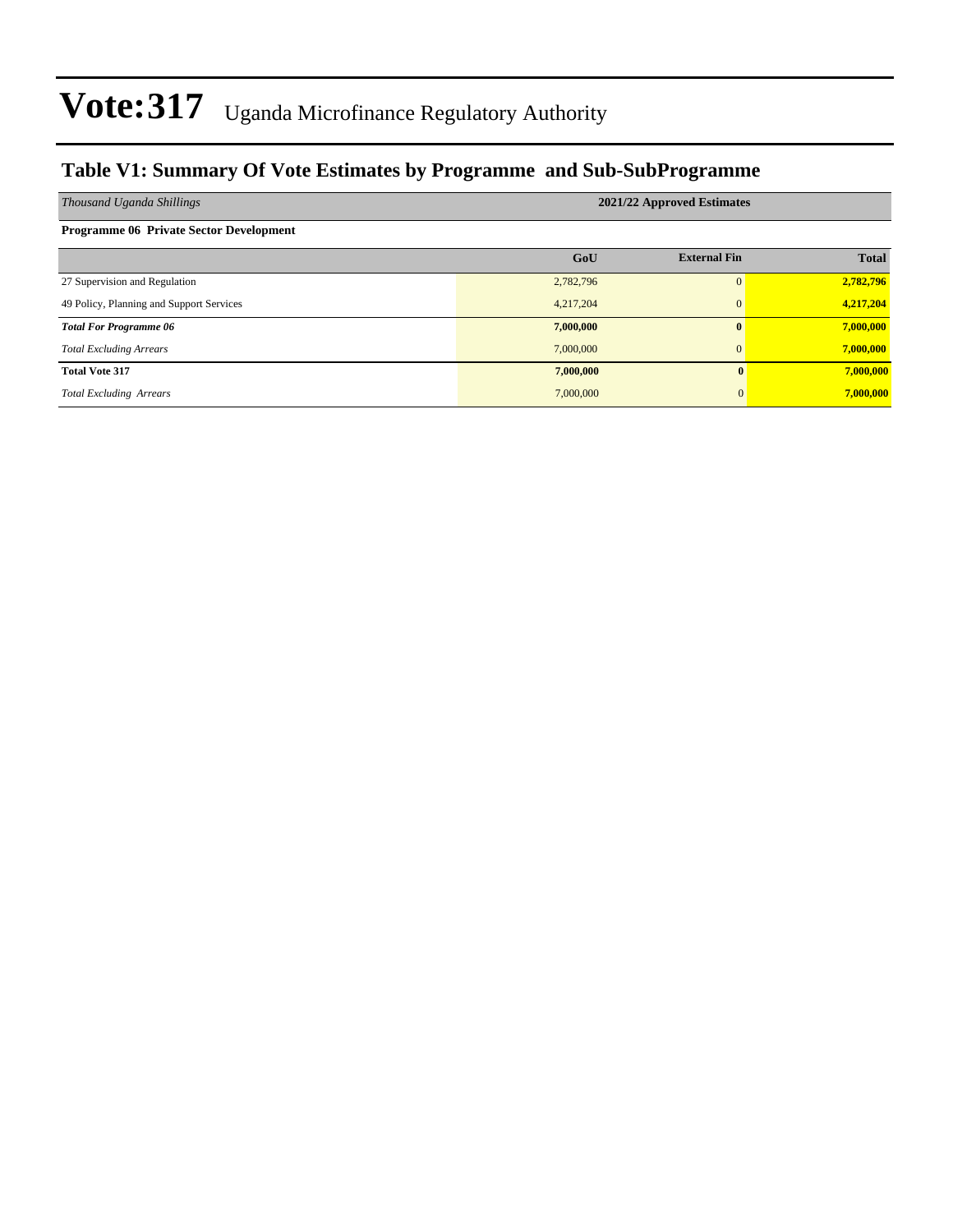### **Table V2: Summary Of Vote Estimates by Sub-SubProgramme,Department and Project**

| Thousand Uganda Shillings                                               |              | 2020/21 Approved Budget |                  |              | 2021/22 Approved Estimates |                     |              |  |
|-------------------------------------------------------------------------|--------------|-------------------------|------------------|--------------|----------------------------|---------------------|--------------|--|
| <b>Sub-SubProgramme 27 Supervision and Regulation</b>                   |              |                         |                  |              |                            |                     |              |  |
| <b>Recurrent Budget Estimates</b>                                       | <b>Wage</b>  | Non-Wage                | <b>AIA</b>       | <b>Total</b> | <b>Wage</b>                | Non-Wage            | <b>Total</b> |  |
| 02 Supervision and Regulation                                           | $\mathbf{0}$ | $\boldsymbol{0}$        | $\boldsymbol{0}$ | $\bf{0}$     | 1,284,000                  | 1,498,796           | 2,782,796    |  |
| <b>Total Recurrent Budget Estimates for Sub-</b><br><b>SubProgramme</b> | $\bf{0}$     | $\bf{0}$                | $\bf{0}$         | $\bf{0}$     | 1,284,000                  | 1,498,796           | 2,782,796    |  |
|                                                                         | GoU          | <b>External Fin</b>     | <b>AIA</b>       | <b>Total</b> | GoU                        | <b>External Fin</b> | <b>Total</b> |  |
| <b>Total For Sub-SubProgramme 27</b>                                    | $\bf{0}$     | $\bf{0}$                | $\bf{0}$         | $\bf{0}$     | 2,782,796                  | $\bf{0}$            | 2,782,796    |  |
| <b>Total Excluding Arrears</b>                                          | $\mathbf{0}$ | $\mathbf{0}$            | $\mathbf{0}$     | $\bf{0}$     | 2,782,796                  | $\Omega$            | 2,782,796    |  |
| <b>Sub-SubProgramme 49 Policy, Planning and Support Services</b>        |              |                         |                  |              |                            |                     |              |  |
| <b>Recurrent Budget Estimates</b>                                       | <b>Wage</b>  | Non-Wage                | <b>AIA</b>       | <b>Total</b> | <b>Wage</b>                | Non-Wage            | <b>Total</b> |  |
| 01 Finance and Administration                                           | $\mathbf{0}$ | $\boldsymbol{0}$        | $\boldsymbol{0}$ | $\bf{0}$     | 886,800                    | 3,330,404           | 4,217,204    |  |
| <b>Total Recurrent Budget Estimates for Sub-</b><br><b>SubProgramme</b> | $\bf{0}$     | $\bf{0}$                | $\bf{0}$         | $\bf{0}$     | 886,800                    | 3,330,404           | 4,217,204    |  |
|                                                                         | GoU          | <b>External Fin</b>     | <b>AIA</b>       | <b>Total</b> | GoU                        | <b>External Fin</b> | <b>Total</b> |  |
| <b>Total For Sub-SubProgramme 49</b>                                    | $\mathbf{0}$ | $\bf{0}$                | $\bf{0}$         | $\bf{0}$     | 4,217,204                  | $\bf{0}$            | 4,217,204    |  |
| <b>Total Excluding Arrears</b>                                          | $\mathbf{0}$ | $\mathbf{0}$            | $\boldsymbol{0}$ | $\bf{0}$     | 4,217,204                  | $\overline{0}$      | 4,217,204    |  |
| <b>Total Vote 317</b>                                                   | 0            | $\mathbf{0}$            | 0                | $\mathbf{0}$ | 7,000,000                  | $\bf{0}$            | 7,000,000    |  |
| <b>Total Excluding Arrears</b>                                          | $\Omega$     | $\mathbf{0}$            | $\mathbf{0}$     | $\bf{0}$     | 7,000,000                  | $\mathbf{0}$        | 7,000,000    |  |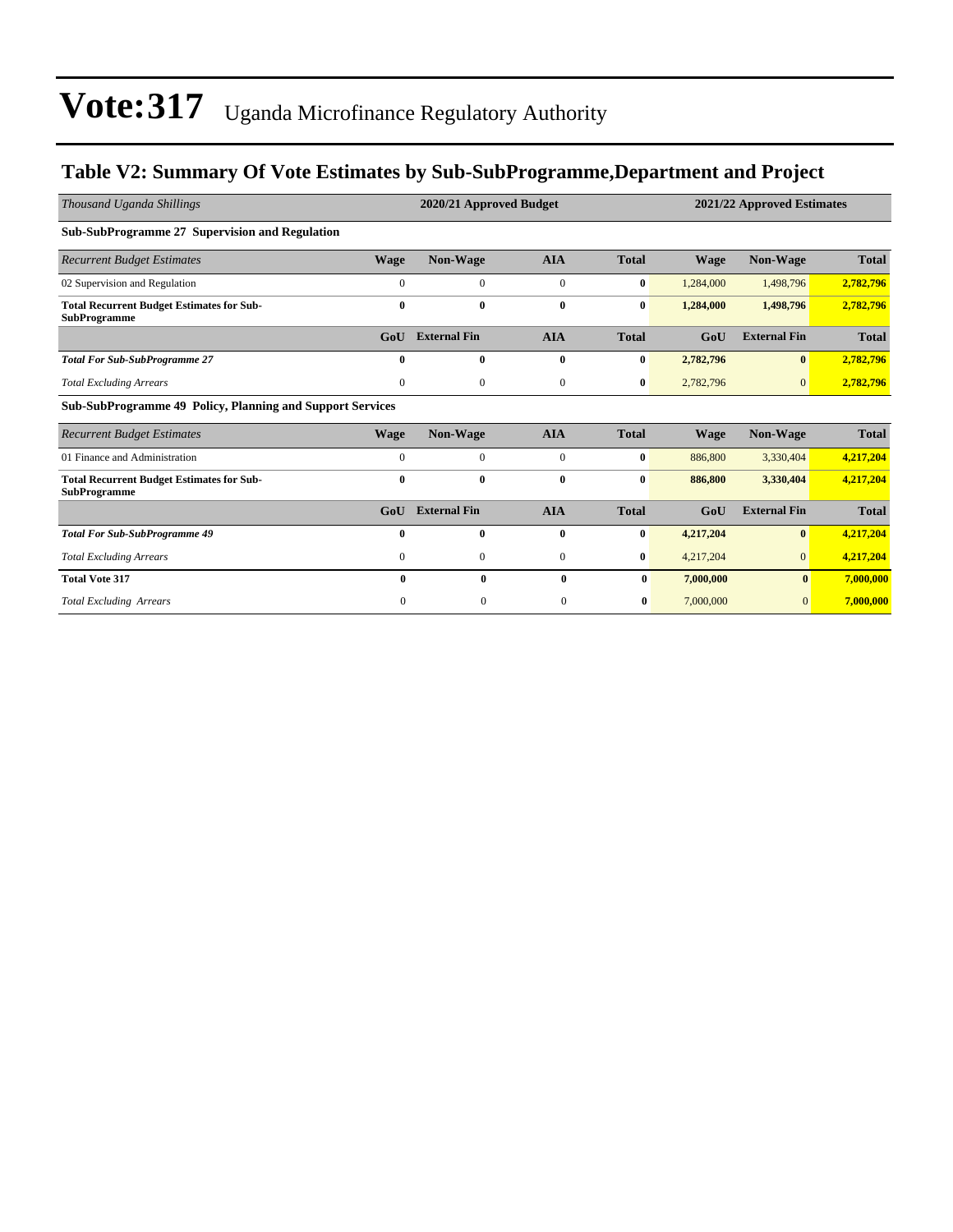### **Table V3: Summary Vote Estimates by Item**

| Thousand Uganda Shillings                                   | 2020/21 Approved Budget |                     |              |              | 2021/22 Approved Estimates |                     |              |  |
|-------------------------------------------------------------|-------------------------|---------------------|--------------|--------------|----------------------------|---------------------|--------------|--|
|                                                             | GoU                     | <b>External Fin</b> | <b>AIA</b>   | <b>Total</b> | GoU                        | <b>External Fin</b> | <b>Total</b> |  |
| <b>Employees, Goods and Services (Outputs Provided)</b>     | $\bf{0}$                | $\bf{0}$            | $\bf{0}$     | $\bf{0}$     | 7,000,000                  | $\bf{0}$            | 7,000,000    |  |
| 211102 Contract Staff Salaries                              | $\bf{0}$                | 0                   | $\bf{0}$     | $\bf{0}$     | 2,170,800                  | $\bf{0}$            | 2,170,800    |  |
| 212101 Social Security Contributions                        | $\bf{0}$                | 0                   | 0            | $\bf{0}$     | 271,350                    | $\bf{0}$            | 271,350      |  |
| 213001 Medical expenses (To employees)                      | $\bf{0}$                | 0                   | $\bf{0}$     | $\bf{0}$     | 60,000                     | $\bf{0}$            | 60,000       |  |
| 213004 Gratuity Expenses                                    | $\bf{0}$                | $\bf{0}$            | $\bf{0}$     | $\bf{0}$     | 542,700                    | $\bf{0}$            | 542,700      |  |
| 221001 Advertising and Public Relations                     | $\bf{0}$                | $\bf{0}$            | $\bf{0}$     | $\bf{0}$     | 234,000                    | $\bf{0}$            | 234,000      |  |
| 221002 Workshops and Seminars                               | $\bf{0}$                | $\bf{0}$            | $\bf{0}$     | $\bf{0}$     | 260,000                    | $\bf{0}$            | 260,000      |  |
| 221003 Staff Training                                       | $\bf{0}$                | $\bf{0}$            | $\bf{0}$     | $\bf{0}$     | 50,000                     | $\bf{0}$            | 50,000       |  |
| 221006 Commissions and related charges                      | $\bf{0}$                | $\bf{0}$            | $\bf{0}$     | $\bf{0}$     | 316,400                    | $\bf{0}$            | 316,400      |  |
| 221007 Books, Periodicals & Newspapers                      | $\bf{0}$                | $\bf{0}$            | $\bf{0}$     | $\bf{0}$     | 10,480                     | $\bf{0}$            | 10,480       |  |
| 221008 Computer supplies and Information Technology<br>(TT) | $\bf{0}$                | 0                   | $\bf{0}$     | $\bf{0}$     | 200,000                    | $\bf{0}$            | 200,000      |  |
| 221009 Welfare and Entertainment                            | $\bf{0}$                | $\bf{0}$            | $\bf{0}$     | $\bf{0}$     | 81,916                     | $\bf{0}$            | 81,916       |  |
| 221011 Printing, Stationery, Photocopying and Binding       | $\bf{0}$                | $\bf{0}$            | $\bf{0}$     | $\bf{0}$     | 84,000                     | $\bf{0}$            | 84,000       |  |
| 221016 IFMS Recurrent costs                                 | $\bf{0}$                | $\bf{0}$            | $\bf{0}$     | $\bf{0}$     | 20,000                     | $\bf{0}$            | 20,000       |  |
| 221017 Subscriptions                                        | 0                       | 0                   | $\bf{0}$     | $\bf{0}$     | 3,000                      | $\bf{0}$            | 3,000        |  |
| 222001 Telecommunications                                   | $\bf{0}$                | $\bf{0}$            | $\bf{0}$     | $\bf{0}$     | 74,800                     | $\bf{0}$            | 74,800       |  |
| 222002 Postage and Courier                                  | $\bf{0}$                | $\bf{0}$            | $\bf{0}$     | $\bf{0}$     | 3,000                      | $\bf{0}$            | 3,000        |  |
| 222003 Information and communications technology<br>(ICT)   | $\bf{0}$                | $\bf{0}$            | $\bf{0}$     | $\bf{0}$     | 93,000                     | $\bf{0}$            | 93,000       |  |
| 223003 Rent – (Produced Assets) to private entities         | 0                       | 0                   | $\bf{0}$     | $\bf{0}$     | 729,910                    | $\bf{0}$            | 729,910      |  |
| 223004 Guard and Security services                          | $\bf{0}$                | 0                   | $\bf{0}$     | $\bf{0}$     | 52,188                     | $\bf{0}$            | 52,188       |  |
| 223005 Electricity                                          | $\bf{0}$                | $\bf{0}$            | $\bf{0}$     | $\bf{0}$     | 30,000                     | $\bf{0}$            | 30,000       |  |
| 224004 Cleaning and Sanitation                              | $\bf{0}$                | $\bf{0}$            | $\bf{0}$     | $\bf{0}$     | 56,640                     | $\bf{0}$            | 56,640       |  |
| 225001 Consultancy Services- Short term                     | $\bf{0}$                | $\bf{0}$            | $\mathbf{0}$ | $\bf{0}$     | 210,000                    | $\bf{0}$            | 210,000      |  |
| 227001 Travel inland                                        | $\bf{0}$                | $\bf{0}$            | $\bf{0}$     | $\bf{0}$     | 917,216                    | $\bf{0}$            | 917,216      |  |
| 227002 Travel abroad                                        | $\bf{0}$                | $\bf{0}$            | $\bf{0}$     | $\bf{0}$     | 250,000                    | $\bf{0}$            | 250,000      |  |
| 227004 Fuel, Lubricants and Oils                            | $\bf{0}$                | $\bf{0}$            | $\bf{0}$     | $\bf{0}$     | 248,600                    | $\bf{0}$            | 248,600      |  |
| 228002 Maintenance - Vehicles                               | $\bf{0}$                | $\bf{0}$            | $\mathbf{0}$ | $\bf{0}$     | 20,000                     | $\bf{0}$            | 20,000       |  |
| 228003 Maintenance - Machinery, Equipment &<br>Furniture    | $\bf{0}$                | 0                   | $\bf{0}$     | $\bf{0}$     | 10,000                     | $\bf{0}$            | 10,000       |  |
| <b>Grand Total Vote 317</b>                                 | $\bf{0}$                | $\bf{0}$            | $\bf{0}$     | $\bf{0}$     | 7,000,000                  | $\bf{0}$            | 7,000,000    |  |
| <b>Total Excluding Arrears</b>                              | $\boldsymbol{0}$        | $\boldsymbol{0}$    | $\mathbf{0}$ | $\bf{0}$     | 7,000,000                  | $\boldsymbol{0}$    | 7,000,000    |  |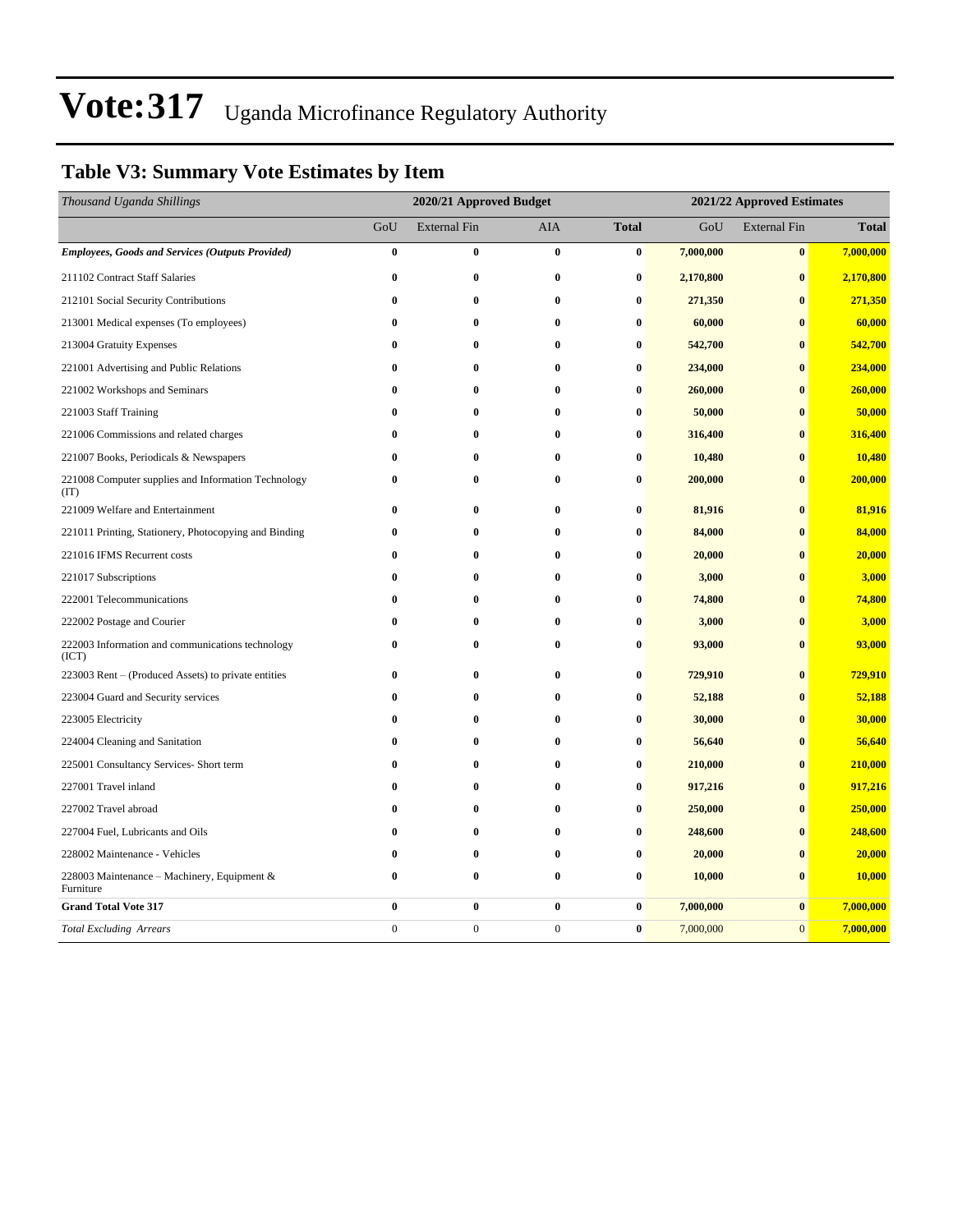#### **Table V4: Detailed Estimates by Sub-SubProgramme, Department,Project and Budget Output and Item**

#### *Sub-SubProgrammme 27 Supervision and Regulation*

*Recurrent Budget Estimates*

#### **Department 02 Supervision and Regulation**

| Thousand Uganda Shillings                                                                                            |                       | 2020/21 Approved Budget |                       |                       |                       | 2021/22 Approved Estimates |              |  |
|----------------------------------------------------------------------------------------------------------------------|-----------------------|-------------------------|-----------------------|-----------------------|-----------------------|----------------------------|--------------|--|
| <b>Outputs Provided</b>                                                                                              | Wage                  | Non Wage                | <b>AIA</b>            | <b>Total</b>          | Wage                  | Non Wage                   | <b>Total</b> |  |
| Budget Output 142701 Supervision and Regulation of Non deposit taking Microfinance institutions and self-help groups |                       |                         |                       |                       |                       |                            |              |  |
| 211102 Contract Staff Salaries                                                                                       | $\boldsymbol{0}$      | $\boldsymbol{0}$        | $\mathbf{0}$          | $\bf{0}$              | 1,284,000             | $\mathbf{0}$               | 1,284,000    |  |
| 212101 Social Security Contributions                                                                                 | $\mathbf{0}$          | $\mathbf{0}$            | $\mathbf{0}$          | $\bf{0}$              | $\mathbf{0}$          | 160,500                    | 160,500      |  |
| 213004 Gratuity Expenses                                                                                             | $\overline{0}$        | $\mathbf{0}$            | $\boldsymbol{0}$      | $\bf{0}$              | $\mathbf{0}$          | 321,000                    | 321,000      |  |
| 221002 Workshops and Seminars                                                                                        | $\overline{0}$        | $\mathbf{0}$            | $\overline{0}$        | $\bf{0}$              | $\mathbf{0}$          | 60,000                     | 60,000       |  |
| 221007 Books, Periodicals & Newspapers                                                                               | $\mathbf{0}$          | $\boldsymbol{0}$        | $\boldsymbol{0}$      | $\bf{0}$              | $\mathbf{0}$          | 2,080                      | 2,080        |  |
| 227001 Travel inland                                                                                                 | $\boldsymbol{0}$      | $\boldsymbol{0}$        | $\boldsymbol{0}$      | $\bf{0}$              | $\boldsymbol{0}$      | 188,000                    | 188,000      |  |
| <b>Total Cost of Budget Output 01</b>                                                                                | 0                     | $\boldsymbol{\theta}$   | $\boldsymbol{\theta}$ | $\boldsymbol{\theta}$ | 1,284,000             | 731,580                    | 2,015,580    |  |
| Budget Output 142702 Supervision and Regulation of Money Lenders Institutions                                        |                       |                         |                       |                       |                       |                            |              |  |
| 221002 Workshops and Seminars                                                                                        | $\mathbf{0}$          | $\mathbf{0}$            | $\overline{0}$        | $\bf{0}$              | $\overline{0}$        | 110,000                    | 110,000      |  |
| 227001 Travel inland                                                                                                 | $\overline{0}$        | $\overline{0}$          | $\mathbf{0}$          | $\bf{0}$              | $\mathbf{0}$          | 178,000                    | 178,000      |  |
| <b>Total Cost of Budget Output 02</b>                                                                                | $\boldsymbol{\theta}$ | $\boldsymbol{\theta}$   | $\boldsymbol{\theta}$ | $\pmb{\theta}$        | $\boldsymbol{\theta}$ | 288,000                    | 288,000      |  |
| Budget Output 142703 Supervision and Regulation of SACCO Institutions                                                |                       |                         |                       |                       |                       |                            |              |  |
| 221002 Workshops and Seminars                                                                                        | $\boldsymbol{0}$      | $\boldsymbol{0}$        | $\boldsymbol{0}$      | $\bf{0}$              | $\mathbf{0}$          | 90,000                     | 90,000       |  |
| 225001 Consultancy Services- Short term                                                                              | $\boldsymbol{0}$      | $\boldsymbol{0}$        | $\boldsymbol{0}$      | $\bf{0}$              | $\mathbf{0}$          | 210,000                    | 210,000      |  |
| 227001 Travel inland                                                                                                 | $\overline{0}$        | $\mathbf{0}$            | $\boldsymbol{0}$      | $\bf{0}$              | $\mathbf{0}$          | 179,216                    | 179,216      |  |
| <b>Total Cost of Budget Output 03</b>                                                                                | 0                     | 0                       | $\boldsymbol{\theta}$ | $\pmb{\theta}$        | $\boldsymbol{\theta}$ | 479,216                    | 479,216      |  |
| <b>Total Cost Of Outputs Provided</b>                                                                                | $\bf{0}$              | $\bf{0}$                | $\bf{0}$              | $\bf{0}$              | 1,284,000             | 1,498,796                  | 2,782,796    |  |
| <b>Total Cost for Department 02</b>                                                                                  | $\bf{0}$              | $\bf{0}$                | $\bf{0}$              | $\bf{0}$              | 1,284,000             | 1,498,796                  | 2,782,796    |  |
| <b>Total Excluding Arrears</b>                                                                                       | $\boldsymbol{0}$      | $\boldsymbol{0}$        | $\boldsymbol{0}$      | $\bf{0}$              | 1,284,000             | 1,498,796                  | 2,782,796    |  |
|                                                                                                                      |                       |                         |                       |                       |                       |                            |              |  |
|                                                                                                                      | GoU                   | <b>External Fin</b>     | <b>AIA</b>            | <b>Total</b>          | GoU                   | <b>External Fin</b>        | <b>Total</b> |  |
| <b>Total Cost for Sub-SubProgramme 27</b>                                                                            | $\bf{0}$              | 0                       | $\bf{0}$              | $\bf{0}$              | 2,782,796             | $\bf{0}$                   | 2,782,796    |  |
| <b>Total Excluding Arrears</b>                                                                                       | $\mathbf{0}$          | $\overline{0}$          | $\mathbf{0}$          | $\bf{0}$              | 2,782,796             | $\overline{0}$             | 2,782,796    |  |

*Sub-SubProgrammme 49 Policy, Planning and Support Services*

*Recurrent Budget Estimates*

#### **Department 01 Finance and Administration**

| Thousand Uganda Shillings                                     | 2020/21 Approved Budget |          |          |              |                       | 2021/22 Approved Estimates |              |  |
|---------------------------------------------------------------|-------------------------|----------|----------|--------------|-----------------------|----------------------------|--------------|--|
| <b>Outputs Provided</b>                                       | Wage                    | Non Wage | AIA      | <b>Total</b> | Wage                  | Non Wage                   | <b>Total</b> |  |
| <b>Budget Output 144906 Procurement and Disposal Services</b> |                         |          |          |              |                       |                            |              |  |
| 221011 Printing, Stationery, Photocopying and Binding         | $\Omega$                | $\Omega$ | $\Omega$ | $\mathbf{0}$ | $\mathbf{0}$          | 4,000                      | 4,000        |  |
| 227001 Travel inland                                          | $\theta$                | $\Omega$ | $\Omega$ | $\mathbf{0}$ | $\mathbf{0}$          | 2,000                      | 2,000        |  |
| <b>Total Cost of Budget Output 06</b>                         | 0                       | 0        | 0        | 0            | $\boldsymbol{\theta}$ | 6,000                      | 6,000        |  |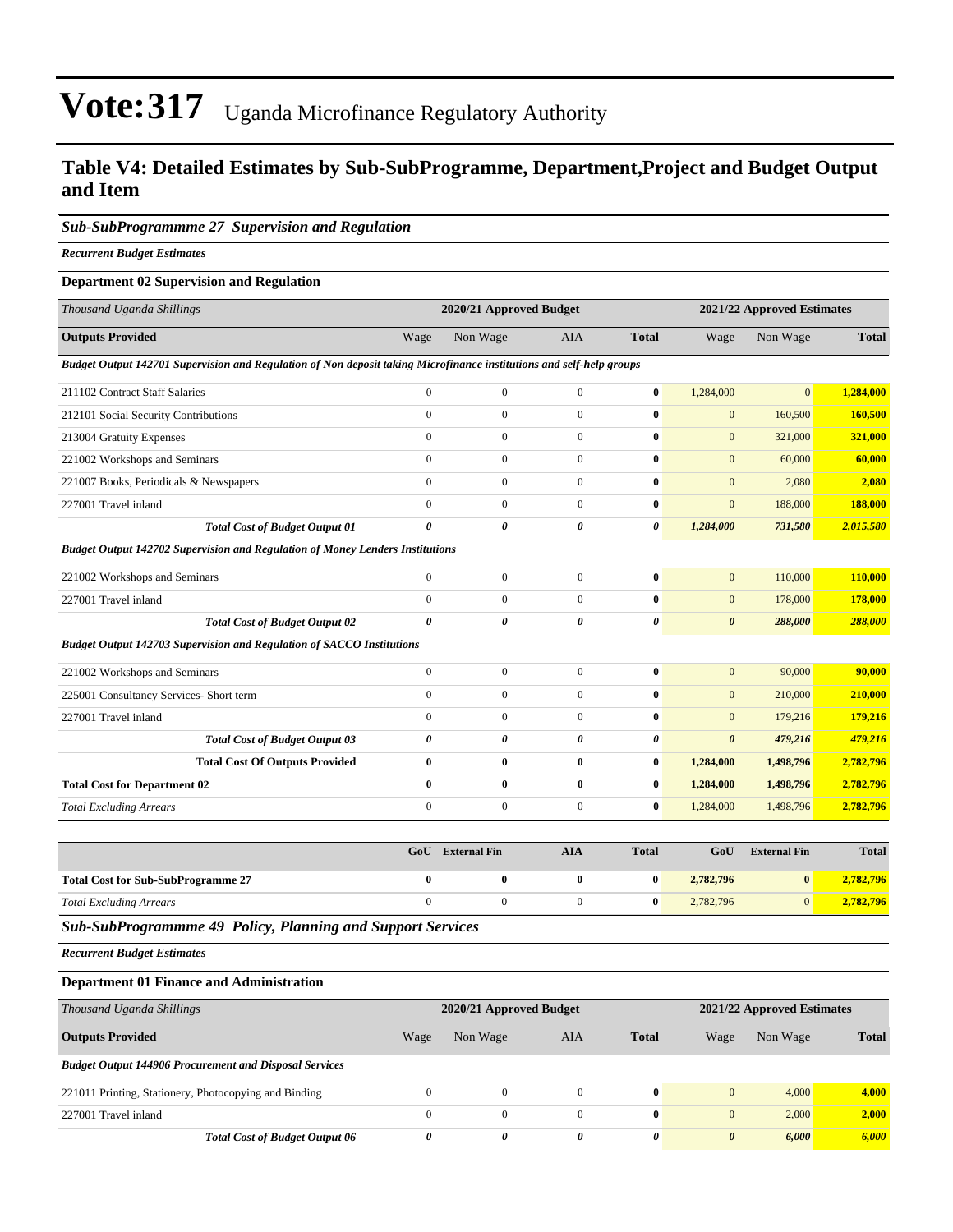| <b>Budget Output 144907 Accounting and Financial Management</b>                    |                       |                       |                  |                |                       |              |           |
|------------------------------------------------------------------------------------|-----------------------|-----------------------|------------------|----------------|-----------------------|--------------|-----------|
| 221011 Printing, Stationery, Photocopying and Binding                              | $\boldsymbol{0}$      | $\boldsymbol{0}$      | $\boldsymbol{0}$ | $\bf{0}$       | $\mathbf{0}$          | 4,000        | 4,000     |
| 221016 IFMS Recurrent costs                                                        | $\boldsymbol{0}$      | $\boldsymbol{0}$      | $\boldsymbol{0}$ | $\bf{0}$       | $\mathbf{0}$          | 20,000       | 20,000    |
| 221017 Subscriptions                                                               | $\mathbf{0}$          | $\mathbf{0}$          | $\overline{0}$   | $\bf{0}$       | $\mathbf{0}$          | 1,000        | 1,000     |
| <b>Total Cost of Budget Output 07</b>                                              | $\pmb{\theta}$        | 0                     | $\theta$         | 0              | $\boldsymbol{\theta}$ | 25,000       | 25,000    |
| <b>Budget Output 144909 Administrative Support Services</b>                        |                       |                       |                  |                |                       |              |           |
| 221007 Books, Periodicals & Newspapers                                             | $\boldsymbol{0}$      | $\boldsymbol{0}$      | $\boldsymbol{0}$ | $\bf{0}$       | $\mathbf{0}$          | 3,400        | 3,400     |
| 221009 Welfare and Entertainment                                                   | $\boldsymbol{0}$      | $\boldsymbol{0}$      | $\boldsymbol{0}$ | $\bf{0}$       | $\boldsymbol{0}$      | 81,916       | 81,916    |
| 221011 Printing, Stationery, Photocopying and Binding                              | $\boldsymbol{0}$      | $\boldsymbol{0}$      | $\boldsymbol{0}$ | $\bf{0}$       | $\mathbf{0}$          | 64,000       | 64,000    |
| 222001 Telecommunications                                                          | $\boldsymbol{0}$      | $\boldsymbol{0}$      | $\overline{0}$   | $\bf{0}$       | $\mathbf{0}$          | 74,800       | 74,800    |
| 222002 Postage and Courier                                                         | $\mathbf{0}$          | $\boldsymbol{0}$      | $\boldsymbol{0}$ | $\bf{0}$       | $\mathbf{0}$          | 3,000        | 3,000     |
| 223003 Rent – (Produced Assets) to private entities                                | $\boldsymbol{0}$      | $\boldsymbol{0}$      | $\boldsymbol{0}$ | $\bf{0}$       | $\mathbf{0}$          | 729,910      | 729,910   |
| 223004 Guard and Security services                                                 | $\boldsymbol{0}$      | $\boldsymbol{0}$      | $\boldsymbol{0}$ | $\bf{0}$       | $\boldsymbol{0}$      | 52,188       | 52,188    |
| 223005 Electricity                                                                 | $\boldsymbol{0}$      | $\boldsymbol{0}$      | $\boldsymbol{0}$ | $\bf{0}$       | $\mathbf{0}$          | 30,000       | 30,000    |
| 224004 Cleaning and Sanitation                                                     | $\boldsymbol{0}$      | $\boldsymbol{0}$      | $\overline{0}$   | $\bf{0}$       | $\mathbf{0}$          | 56,640       | 56,640    |
| 227001 Travel inland                                                               | $\mathbf{0}$          | $\boldsymbol{0}$      | $\boldsymbol{0}$ | $\bf{0}$       | $\mathbf{0}$          | 300,000      | 300,000   |
| 227004 Fuel, Lubricants and Oils                                                   | $\boldsymbol{0}$      | $\boldsymbol{0}$      | $\boldsymbol{0}$ | $\bf{0}$       | $\mathbf{0}$          | 238,600      | 238,600   |
| 228002 Maintenance - Vehicles                                                      | $\boldsymbol{0}$      | $\boldsymbol{0}$      | $\overline{0}$   | $\bf{0}$       | $\boldsymbol{0}$      | 20,000       | 20,000    |
| <b>Total Cost of Budget Output 09</b>                                              | 0                     | 0                     | 0                | $\pmb{\theta}$ | $\boldsymbol{\theta}$ | 1,654,454    | 1,654,454 |
| <b>Budget Output 144913 Information Technology Services</b>                        |                       |                       |                  |                |                       |              |           |
| 221008 Computer supplies and Information Technology (IT)                           | $\boldsymbol{0}$      | $\boldsymbol{0}$      | $\overline{0}$   | $\bf{0}$       | $\mathbf{0}$          | 200,000      | 200,000   |
| 222003 Information and communications technology (ICT)                             | $\mathbf{0}$          | $\boldsymbol{0}$      | $\mathbf{0}$     | $\bf{0}$       | $\mathbf{0}$          | 93,000       | 93,000    |
| 228003 Maintenance - Machinery, Equipment & Furniture                              | $\boldsymbol{0}$      | $\boldsymbol{0}$      | $\boldsymbol{0}$ | $\bf{0}$       | $\mathbf{0}$          | 10,000       | 10,000    |
| <b>Total Cost of Budget Output 13</b>                                              | $\boldsymbol{\theta}$ | $\boldsymbol{\theta}$ | $\theta$         | 0              | $\boldsymbol{\theta}$ | 303,000      | 303,000   |
| Budget Output 144915 Internal Audit management, policy coordination and monitoring |                       |                       |                  |                |                       |              |           |
| 221007 Books, Periodicals & Newspapers                                             | $\boldsymbol{0}$      | $\boldsymbol{0}$      | $\boldsymbol{0}$ | $\bf{0}$       | $\mathbf{0}$          | 4,000        | 4,000     |
| 221017 Subscriptions                                                               | $\boldsymbol{0}$      | $\boldsymbol{0}$      | $\overline{0}$   | $\bf{0}$       | $\mathbf{0}$          | 500          | 500       |
| 227004 Fuel, Lubricants and Oils                                                   | $\mathbf{0}$          | $\boldsymbol{0}$      | $\boldsymbol{0}$ | $\bf{0}$       | $\mathbf{0}$          | 10,000       | 10,000    |
| <b>Total Cost of Budget Output 15</b>                                              | 0                     | 0                     | 0                | 0              | $\boldsymbol{\theta}$ | 14,500       | 14,500    |
| Budget Output 144918 Research, Coordination, monitoring and Evaluation             |                       |                       |                  |                |                       |              |           |
| 221011 Printing, Stationery, Photocopying and Binding                              | $\boldsymbol{0}$      | $\boldsymbol{0}$      | $\boldsymbol{0}$ | $\bf{0}$       | $\boldsymbol{0}$      | 9,000        | 9,000     |
| 227001 Travel inland                                                               | $\boldsymbol{0}$      | $\boldsymbol{0}$      | $\overline{0}$   | $\bf{0}$       | $\boldsymbol{0}$      | 60,000       | 60,000    |
| <b>Total Cost of Budget Output 18</b>                                              | 0                     | $\boldsymbol{\theta}$ | 0                | $\pmb{\theta}$ | $\pmb{\theta}$        | 69,000       | 69,000    |
| <b>Budget Output 144919 Human Resource Management Services</b>                     |                       |                       |                  |                |                       |              |           |
| 211102 Contract Staff Salaries                                                     | $\boldsymbol{0}$      | $\boldsymbol{0}$      | $\overline{0}$   | $\pmb{0}$      | 886,800               | $\mathbf{0}$ | 886,800   |
| 212101 Social Security Contributions                                               | $\boldsymbol{0}$      | $\boldsymbol{0}$      | $\boldsymbol{0}$ | $\bf{0}$       | $\mathbf{0}$          | 110,850      | 110,850   |
| 213001 Medical expenses (To employees)                                             | $\boldsymbol{0}$      | $\boldsymbol{0}$      | $\boldsymbol{0}$ | $\bf{0}$       | $\boldsymbol{0}$      | 60,000       | 60,000    |
| 213004 Gratuity Expenses                                                           | $\boldsymbol{0}$      | $\boldsymbol{0}$      | $\boldsymbol{0}$ | $\pmb{0}$      | $\boldsymbol{0}$      | 221,700      | 221,700   |
| 221003 Staff Training                                                              | $\boldsymbol{0}$      | $\boldsymbol{0}$      | $\mathbf{0}$     | $\bf{0}$       | $\boldsymbol{0}$      | 50,000       | 50,000    |
| <b>Total Cost of Budget Output 19</b>                                              | $\pmb{\theta}$        | $\boldsymbol{\theta}$ | 0                | 0              | 886,800               | 442,550      | 1,329,350 |
| <b>Budget Output 144921 Communications and Public Relations Services</b>           |                       |                       |                  |                |                       |              |           |
| 221001 Advertising and Public Relations                                            | $\boldsymbol{0}$      | $\boldsymbol{0}$      | $\mathbf{0}$     | $\bf{0}$       | $\mathbf{0}$          | 234,000      | 234,000   |
| 221007 Books, Periodicals & Newspapers                                             | $\boldsymbol{0}$      | $\boldsymbol{0}$      | $\overline{0}$   | $\bf{0}$       | $\boldsymbol{0}$      | 1,000        | 1,000     |
| 221011 Printing, Stationery, Photocopying and Binding                              | $\boldsymbol{0}$      | $\boldsymbol{0}$      | $\boldsymbol{0}$ | $\pmb{0}$      | $\mathbf{0}$          | 3,000        | 3,000     |